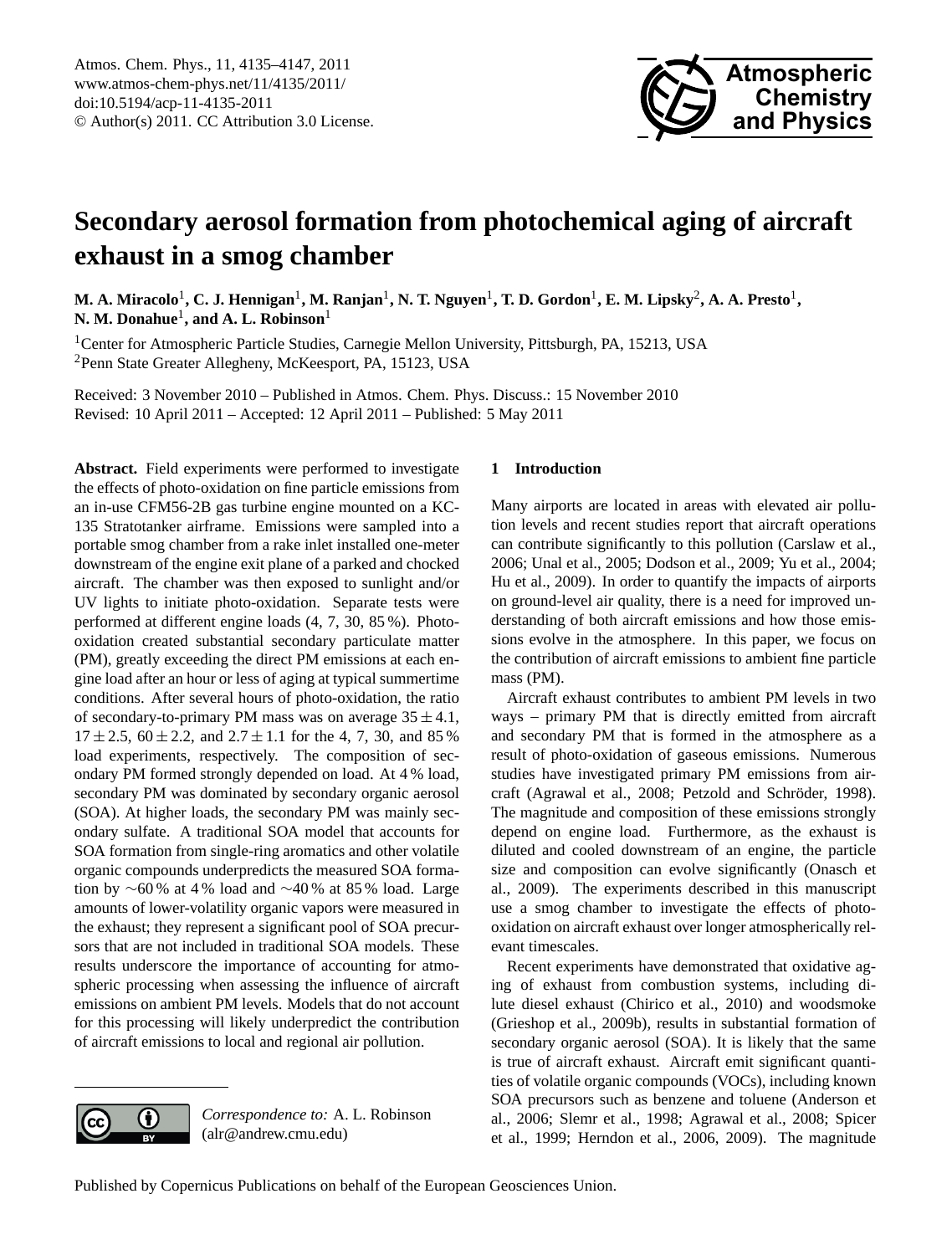and composition of VOC emissions depend strongly on load, with much higher emissions at low engine loads. Wood et al. (2008) also found enhanced levels of  $HO_x$  in exhaust from idling engines. Therefore, the potential for secondary PM production should be significant. However, few studies have experimentally investigated the effects of photochemistry on aircraft emissions. Spicer et al. (1999) performed ozone reactivity experiments with emissions at idle power, concluding that the idle emissions were very reactive for ozone formation. However, that study did not investigate the potential for secondary PM formation.

In this paper, we present results from smog chamber experiments of secondary PM formation from the photo-oxidation of aircraft exhaust. We describe the magnitude and composition of secondary PM formed at different engine loads. The data are then used to evaluate the performance of a traditional SOA model. The paper concludes with a discussion of the relative importance of primary PM emissions versus secondary PM production. Better understanding of the evolution of PM emissions should improve models that predict the influence of these emissions on urban and regional air quality. Details on the composition and partitioning behavior of primary PM emissions from these experiments are presented in a companion paper (Presto et al., 2011).

## **2 Experimental methods**

#### **2.1 Experimental setup**

Experiments were performed to characterize the effects of photo-oxidation on the emissions from a CFM56-2B gas turbine engine mounted on a KC-135 Stratotanker airframe. The CFM56 is one of the most widely used family of engines in the world, powering more than 8000 commercial and military aircraft [\(www.cfm56.com\)](www.cfm56.com). The experiments were conducted in collaboration with the Pennsylvania Air National Guard 171st Air Refueling Wing at the Pittsburgh International Airport during a two-week period in July 2009.

Separate experiments were performed at different loads while the aircraft was parked and chocked. A summary of the experiments is listed in Table S1 in the Supplement. Test points were set based on fan speed (N1) to correspond to different engine thrusts including climb out (85 % of maximum thrust), approach (30 % of maximum thrust), idle (7 % of maximum thrust), and minimum engine load (4 % of maximum thrust). After start up, the engine was run for approximately five minutes at low load (4 %), allowing some time for warm-up, before the test point was set. Sampling began several minutes after the test point was set. Time-series of fan speed and exhaust gas temperature for each engine run are plotted in the Supplement (Fig. S1). The engine exhaust gas temperature was stable throughout each experiments. In high load experiments, the engine oil temperature slowly increased throughout the sampling period. The engine was operated on standard JP-8 fuel; composition data for the fuel is listed in Table S3 in the Supplement.

A schematic of the experimental setup is shown in Fig. 1. Details of the sampling configuration are described in detail elsewhere (Presto et al., 2011). Briefly, emissions were sampled through a rake inlet installed one-meter downstream of the engine exit plane. The rake consisted of three equally spaced inlets, with one centered on the oil vent and the other two installed 7.6 cm above and below the center inlet. The emissions were transferred into a  $7 \text{ m}^3$  Teflon smog chamber through a 21-m stainless steel transfer line that was electrically heated to  $150\,^{\circ}\text{C}$  to minimize thermophoretic and condensation losses. Particle losses in the transfer line were characterized in separate experiments using dried sodium chloride aerosols. The transfer line efficiency was largely independent of size in the range of 50–400 nm (within the uncertainty of the measurement). The smog chamber data were corrected for transfer line losses; an average measured penetration efficiency of 85 % was used to correct the primary EC data, while 100 % efficiency was assumed for organics, which assumes the OA is evaporated in the transfer line. It is reasonable to assume 100 % of the primary OA is evaporated in the transfer line at 150 °C because our volatility measurements with a thermodenuder indicate 75 % of the primary OA is evaporated at  $80^{\circ}$ C (Fig. 9). The exhaust was pushed into the portable chamber using two ejector dilutors (Dekati, model DI-100) connected in parallel to the end of the transfer line; these dilutors were operated at  $150\,^{\circ}\text{C}$  with clean (HEPA and activated carbon filtered) and dry air. All surfaces in contact with the exhaust upstream of the smog chamber were maintained at 150 ◦C.

The smog chamber was a  $7 \text{ m}^3$  Teflon bag suspended on an open metal frame. Before each experiment, the chamber was cleaned by flushing with HEPA and activated carbon filtered air. Prior to adding exhaust, the chamber was one-half to three-quarters filled with clean air at ambient temperature. Upon entering the chamber, the exhaust rapidly mixed with the air inside the chamber, reducing the exhaust temperature to near ambient conditions. Exhaust was added to the chamber for five to thirty minutes while the engine was operated at steady-state conditions; initial particle mass concentrations inside the chamber ranged between 1 and  $10 \,\mathrm{\upmu g\,m}^{-3}$ . After filling, the dilution ratio of the exhaust inside the chamber relative to the engine exit plane was between 43–127 (mean of 88), which corresponds to about 100 m downstream of the engine exit plane. During filing, the chamber was covered to prevent exposure to sunlight. Prior to photo-oxidation, the average initial chamber temperature was  $23 \pm 2.5$  °C with a relative humidity of  $14.7 \pm 3.8$ % across the set of experiments. Since the portable smog chamber was located outside, it was subject to ambient temperature changes. The chamber temperature increased, on average, by 4.4 ◦C during the photo-oxidation phase of the experiment.

After filling, we characterized the primary emissions inside the dark chamber for approximately one hour before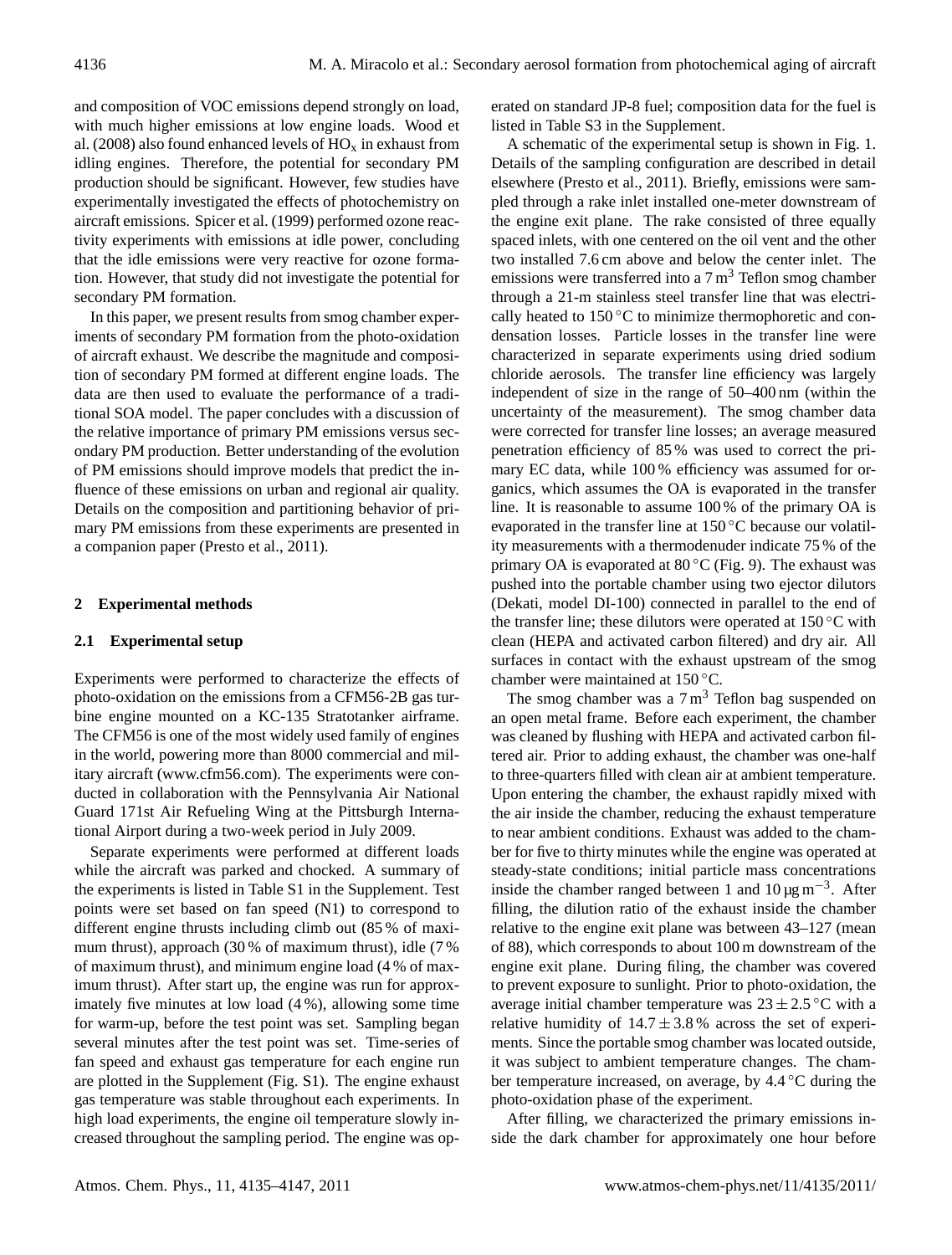

**Fig. 1.** Schematic diagram of experimental setup for the photo-oxidation experiments. Emissions were sampled from a KC-135 Stratotanker inboard engine through an inlet installed one-meter downstream of the engine exit plane. Emissions were transferred into a portable smog chamber and monitored throughout the experiment with instruments onboard the CMU Mobile Laboratory. The figure is not-to-scale; the smog chamber and mobile laboratory were located about 3-m from the tip of the wing.

exposing the chamber to light (initiating photo-oxidation). Photo-oxidation was initiated either by turning on banks of UV lights (Model F40BL UVA, General Electric) and/or removing the cover to expose the chamber to sunlight.

#### **2.2 Instrumentation**

A suite of real-time instrumentation was used to monitor the evolution of the gas- and particle-phase pollutants inside the smog chamber. Particle-phase measurements included a Scanning Mobility Particle Sizer (DMA Model 3081, CPC Model 3772, TSI Inc.), an in-situ OC/EC analyzer (Sunset Laboratories) to measure organic and elemental carbon (OC and EC) concentrations and a seven channel Aethalometer (Magee Scientific, Model AE-31) to measure black carbon (BC). Particle size and composition distributions of nonrefractory mass were monitored using a quadrople Aerosol Mass Spectrometer (AMS).

Aerosol volatility was measured using a thermodenuder (TD) system based on the design of Huffman et al. (2008). The aerosol from the chamber was alternately sampled through the TD or a bypass line maintained at ambient temperature  $(25 \degree C)$  every 15 min using the AMS and SMPS. The TD system was operated with two different temperature programs. Prior to photo-oxidation, the primary aerosol was characterized at 40, 60 and 80 ◦C. During photo-oxidation, the TD was held at  $60^{\circ}$ C. After photo-oxidation, the aged aerosol was characterized at 40, 60 and 80 ◦C. The centerline residence time of the heated section was 18.6 s at ambient temperature.

Measured gas-phase species included  $CO<sub>2</sub>$  (LI-820, Li-Cor Biosciences), CO (Model 300A, API-Teledyne),  $NO<sub>x</sub>$ (Model 200A, API-Teledyne), SO<sub>2</sub> (Model 100E, API-Teledyne), and O<sup>3</sup> (Model 400E, API-Teledyne). Samples were also collected in SUMMA canisters for offline GC-MS analysis of 94 volatile organic gases; a complete list of mea-

sured VOCs is provided in the Supplement (Presto et al., 2011).

### **2.3 Data analysis**

Emission data are reported as fuel based emission factors. Emission factors were calculated using a mass balance on fuel carbon:

$$
EF = \frac{[P]}{[\Delta CO_2]} \times \frac{MW_{CO_2}}{MW_C} \times C_f
$$
 (1)

where  $[P]$  is the measured pollutant concentration inside the chamber,  $[\Delta CO_2]$  is the background corrected  $CO_2$  concentration in the chamber,  $MW_{CO_2}/MW_c$  is the ratio between the molecular weights of  $CO_2/C$ , and  $C_f$  is the carbon content of the fuel. The carbon content of the fuel was 0.86 by mass (Table S3 in the Supplement). Equation (1) assumes that all of the fuel carbon is emitted as  $CO<sub>2</sub>$ ; in practice a minor amount  $(<0.5\%)$  of fuel carbon was emitted as other species, especially at lower loads.

The AMS data were interpreted using the fragmentation table of Allan et al. (2004). The contribution of gas-phase  $CO<sub>2</sub>$  to the  $m/z$  44 signal was corrected using the measured  $CO<sub>2</sub>$  concentrations. Maximum  $CO<sub>2</sub>$  levels in the chamber after exhaust injection ranged from 625 to 1190 ppmv. CO<sub>2</sub> levels remained constant throughout a photo-oxidation experiment (<1 % change over several hours).

For the 4 % engine load experiments, there was significant organic particle signal at  $m/z$  28 (CO<sup>+</sup>) in addition to the large air beam signal  $(N_2^+)$ . The default fragmentation table in the unit mass resolution (UMR) analysis software assigns zero organic signal at *m/z* 28 (Allan et al., 2004). However, recent analysis has shown that the organic contribution at *m/z* 28 can be significant for both ambient (Aiken et al., 2008; Zhang et al., 2005) and chamber data (Grieshop et al., 2009a). The organic signal at *m/z* 28 was treated in a similar manner as Grieshop et al. (2009a) for all the 4 % load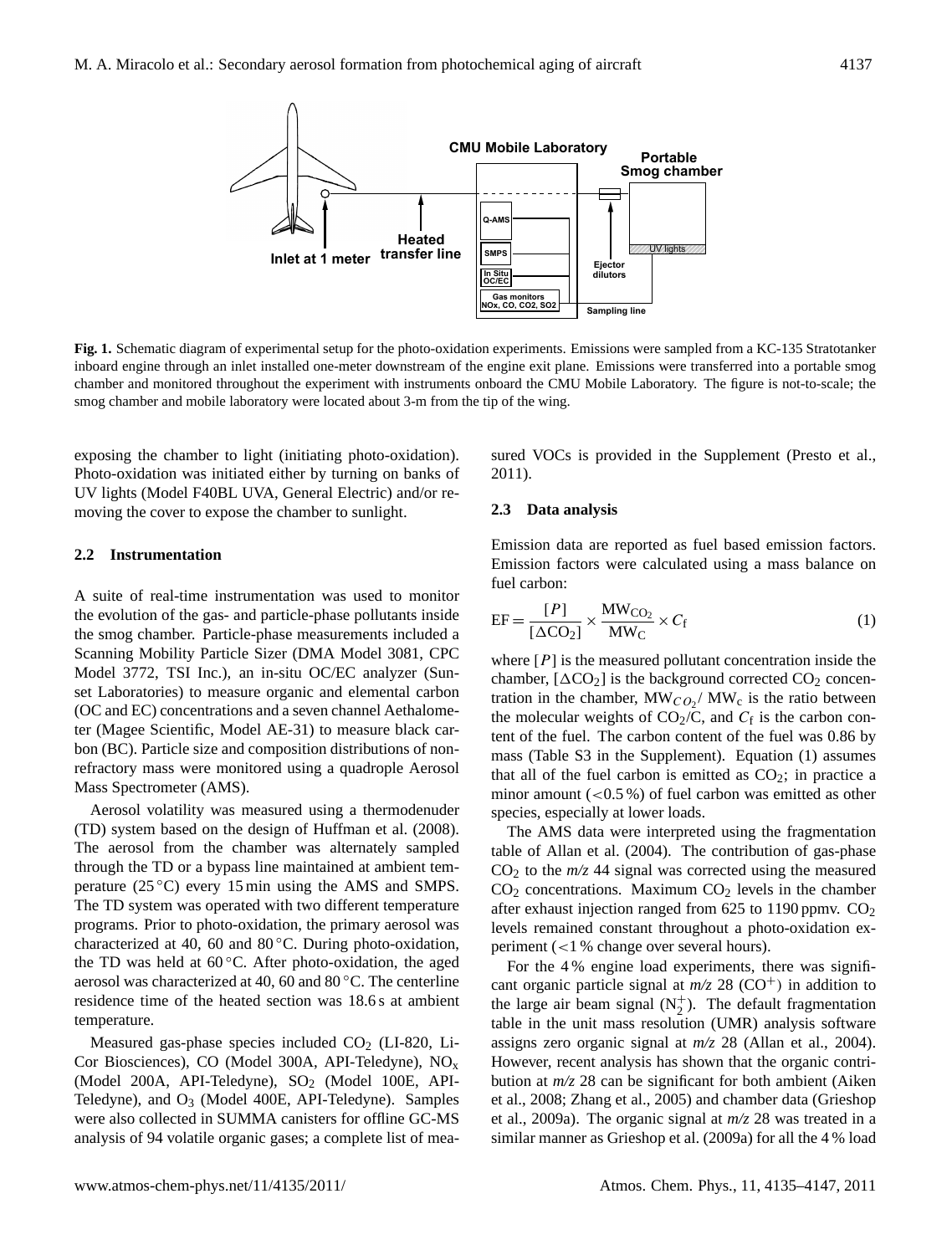experiments. Briefly, an estimate of the organic particle signal is obtained by subtracting the gas-phase signal from the total signal at *m/z* 28 and then calculating an organic equivalent mass for the particle signal. The baseline for the signal at *m/z* 28 was determined by using a linear fit between HEPAfiltered chamber air samples taken at the beginning and end of the experiments. For the 4 % load experiments, the contribution of particle signal at *m/z* 28 was on average 10 % of the total OA. There was no particle-signal at *m/z* 28 in the experiments performed at higher loads (7, 30, 85 %).

The SMPS data were converted to particle mass assuming spherical particles and using measurements of aerosol composition from the AMS and Aethalometer to estimate particle density. The spherical particle assumption is robust at lower loads where the particle mass is dominated by organics and there is very substantial SOA formation. At high load (85 %) there is substantial EC in the primary emissions. The concentration of organic and sulfate mass was determined by scaling the total particle volume concentrations measured with the SMPS with measured composition ratios from the AMS between organics and sulfate. We assumed that the EC component has a density of  $2.0 \text{ g cm}^{-3}$ , the sulfate component has a density of  $1.8 \text{ g cm}^{-3}$  and the organic component has a density of  $1.1 \text{ g cm}^{-3}$ . An organic aerosol density of 1.1  $\text{g cm}^{-3}$  was estimated with AMS and SMPS data at 4 % load using the method of DeCarlo et al. (2004) and the same density was assumed for all loads.

To estimate secondary aerosol formation, the chamber data must be corrected for loss of particles and semivolatile vapors to the smog chamber walls (Weitkamp et al., 2007). While accounting for the loss of particles to the chamber walls is relatively straightforward, losses of condensable vapors to the chamber walls can introduce significant uncertainty to the wall loss correction (Matsunaga and Ziemann, 2010). These corrections were made following the approach of Weitkamp et al. (2007). Briefly, the change in the suspended particle mass in the chamber  $(C_{\text{sus}})$  is given by:

$$
\frac{d}{dt}[C_{\text{sus}}] = -k_{\text{w}}C_{\text{sus}} + \dot{P}_{\text{sus}}
$$
\n(2)

where  $k_{\rm w}$  is the first order wall loss rate constant and  $\dot{P}_{\rm sus}$  is the production rate of SOA on the suspended particles. The change in mass on the walls of the chamber  $(C_{wall})$  is given by:

$$
\frac{d}{dt}[C_{\text{wall}}] = k_{\text{w}}C_{\text{sus}} + \dot{P}_{\text{wall}} \tag{3}
$$

where  $\dot{P}_{\text{wall}}$  is the loss rate of condensable vapors to the walls. A first-order wall loss rate was estimated using the measured decay of black carbon (non-reactive) as measured by the Aethalometer and/or the measured decay of primary PM mass before the lights are turned on.

To determine the wall-loss corrected concentration in the chamber, we solve for the production rate of new mass in the

chamber  $\dot{P}_{\text{wall}} + \dot{P}_{\text{sus}}$ .  $\dot{P}_{\text{sus}}$  is calculated by numerically integrating Eq. (2) using the time-series of SMPS measurements of suspended mass concentrations. The production rate on the walls is calculated by relating particle mass on the walls to the particle mass in suspension:

$$
\dot{P}_{\text{wall}} = \dot{P}_{\text{sus}} \left( \frac{\omega C_{\text{wall}}}{C_{\text{sus}}} \right)
$$
 (4)

We consider two limiting cases for calculating production rate to the walls: when the condensable products only partition to the suspended particles ( $\omega = 0$ ) and when the material lost to the walls remains completely in equilibrium with the gas phase ( $\omega = 1$ ). The sulfate mass in the chamber was corrected using the case of  $\omega = 0$  while the organic mass in the chamber is corrected using the case of  $\omega = 0$  and  $\omega = 1$ .

Aerosol volatility is expressed in terms of a mass fraction remaining (MFR). The MFR is defined as the ratio of the AMS organic aerosol concentration measured downstream of the TD to that measured downstream of the bypass line  $(C_{BP})$ :

$$
MFR = \frac{C_{TD}}{C_{BP}}\tag{5}
$$

In this work, MFRs were calculated for both total AMS OA concentrations and individual AMS mass fragments, such as *m/z* 44 and 57. For the temperatures used in this study particles losses in the TD are small  $\left($  < 10 %) and no corrections were made for these losses (Huffman et al., 2008; An et al., 2007).

## **2.4 SOA modeling**

The contribution of known SOA precursors to SOA formation was quantified using the SOA model SOAM-II as implemented by Weitkamp et al. (2007), which is based on the work of Odum et al. (1996). For each precursor, SOAM-II uses yields and partitioning coefficients for a set of lumped condensable products that have been derived from experiments conducted in laboratory smog chambers. For this work, we have updated SOAM-II to include additional precursors and the latest yield data. This version of SOAM-II uses the low- and high- $NO<sub>x</sub>$  volatility basis set SOA yield parameterizations of Murphy et al. (2009) and recently published yield data for aromatic precursors such as xylenes and benzene (Ng et al., 2007), toluene (Hildebrandt et al., 2009), and naphthalene (Chan et al., 2009).

SOAM-II was implemented in a box model that tracks the concentration and partitioning of condensable products inside the smog chamber. The model accounts for loss of condensable product to chamber walls, using the framework describe above. The partitioning of condensable products is calculated using absorptive partitioning theory (Odum et al., 1996), assuming that each products forms an ideal solution with the entire organic aerosol mass.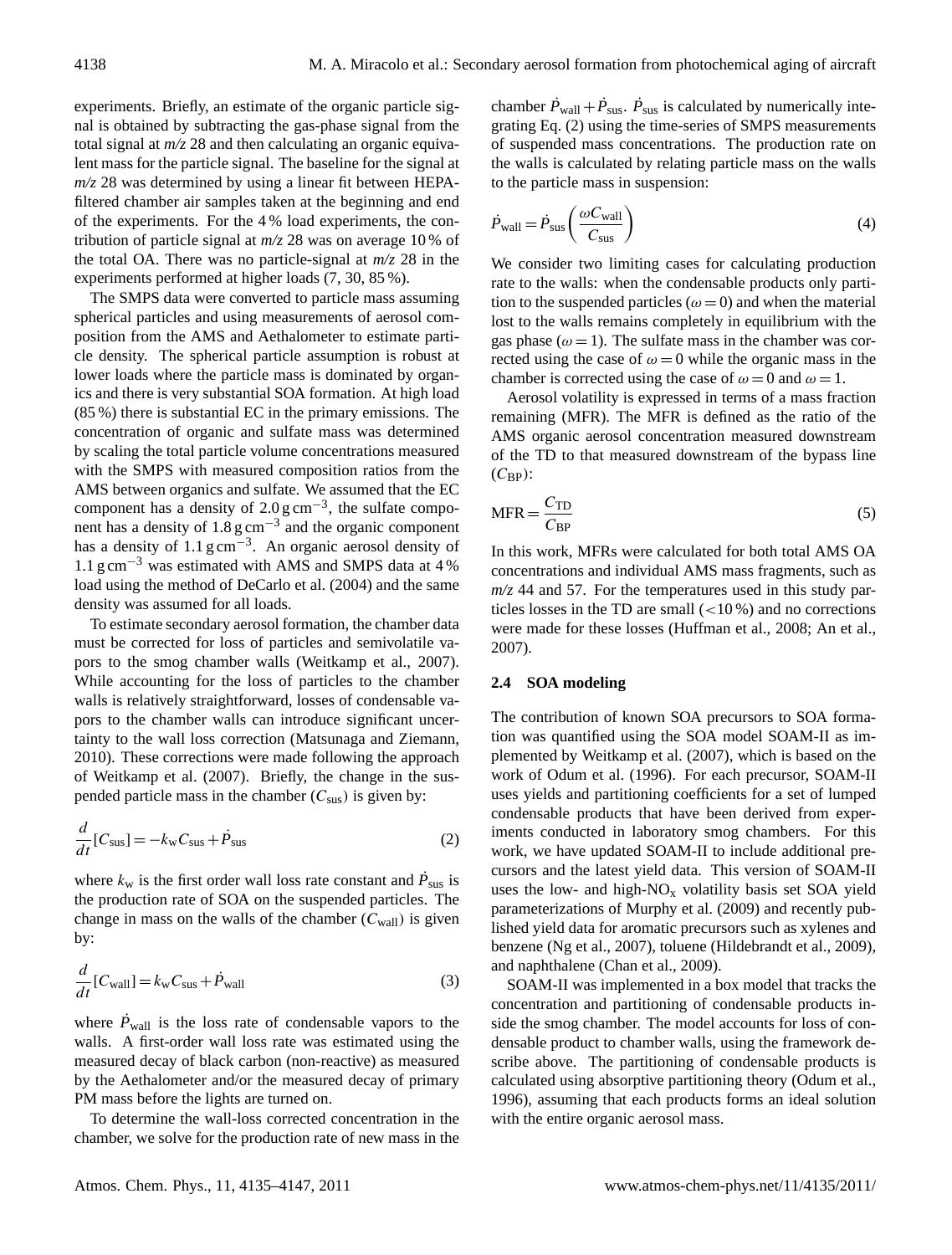In this work, SOAM-II accounts for oxidation of 78 SOA precursors, including alkanes, alkenes, and aromatics. A complete list of precursors is provided in Table S4 in the Supplement. The initial concentrations in the chamber for VOC precursors are based on the SUMMA canisters data. The decay of each precursor is estimated based on OH concentrations inferred from the measured decay of  $SO<sub>2</sub>$  and published kinetic data.

## **3 Results**

### **3.1 Production of secondary aerosol**

Figure 2 shows time-series of gas- and particle-phase concentrations measured inside the smog chamber during a typical experiment with exhaust from 4 % engine load. Each experiment can be divided into three different periods which are labeled on the top of Fig. 2: bag filling, during which exhaust was added to the chamber; primary emission characterization, during which chamber contents were characterized in the dark; and photo-oxidation, during which the chamber was exposed to UV light.

To provide context for the effects of photo-oxidation, data on the primary (unaged) emissions collected from the smog chamber during the primary characterization period and using a portable dilution sampler connected to the transfer line are summarized in Table 1. These data are described in detail by Presto et al. (2011). Total PM mass emissions were highest at low  $(4\%)$  and high  $(85\%)$  load and lower at intermediate loads (7 %, 30 %). PM mass emissions at 4 % load are dominated by organics, while at 85 % load elemental carbon is dominant. Although primary PM mass and organic carbon (OC) emissions factors are listed in Table 1, Presto et al. (2011) demonstrates that a large fraction of these emissions are semivolatile, which means that one cannot define a single PM emission factor (Robinson et al., 2010). The emission factors listed in Table 1 are for average ambient conditions. Trends in the emissions of single-ring aromatics are shown in Fig. 7b; these are important SOA precursors. The emissions of single-ring aromatics are highest at 4 % load and fall sharply with increased engine power. The emissions of aromatics at 85 % load are similar to those at 7 %, and only a factor of 4 smaller than emissions at 4 % load. The magnitude and trends of the primary emissions data of this aircraft are similar to results from previous studies on the CFM56 family of engines (Agrawal et al., 2008; Onasch et al., 2009; Kinsey et al., 2010).

Figure 2a plots measured NO,  $CO<sub>2</sub>$ ,  $CO<sub>2</sub>$ ,  $CO<sub>2</sub>$ , and  $O<sub>3</sub>$ data inside the smog chamber. Concentrations of primary species (NO,  $CO<sub>2</sub>$ ,  $CO<sub>2</sub>$ ,  $SO<sub>2</sub>$ ) increased during the bagfilling phase of the experiment as exhaust was added to the chamber. In the experiment shown in Fig. 2, the concentration of  $CO<sub>2</sub>$  increased from approximately 400 to 950 ppmv and then remained constant throughout the



**Fig. 2.** Time series of **(a)** gas and **(b)** particle-phase concentrations measured during a photo-oxidation experiment conducted at 4 % engine load. Vertical gray bars indicate period when bag is filled with exhaust or when the aerosol was passed through the thermodenuder.

primary characterization and photochemical aging periods. When the lights were turned on, the concentration of  $O_3$  increased, while NO decreased due to photochemistry. Photooxidation also reduced the concentration of  $SO_2$ ; the decay of  $SO<sub>2</sub>$  was used to estimate OH concentrations inside the chamber for each experiment using an OH rate constant of  $1.5 \times 10^{-12}$  cm<sup>3</sup> molecules<sup>-1</sup> s<sup>-1</sup> (Seinfeld and Pandis, 2006). The average OH concentration in the experiment shown in Fig. 2 was  $1.4 \times 10^7$  molecules cm<sup>-3</sup>, which is representative of typical summertime conditions.

Time-series of particle-phase data from the AMS and SMPS are plotted in Fig. 2b, including AMS non-refractory mass, SMPS total volume and number concentrations, and volume median diameter. The vertical gray bars in Fig. 2b indicate periods when the aerosol was through the thermodenuder (TD).

Aerosol concentrations increased when exhaust was injected into the chamber. During the primary characterization phase of the experiment, the measured aerosol mass and number decreased, as particles were lost to the chamber walls (Fig. 2b). Coagulation also caused the particles to grow; the mass-weighted median diameter increased from approximately 35 to 65 nm over the one hour primary characterization period. After the UV lights were turned on  $(t = 0 h)$ , there was substantial secondary PM production and the particle volume median diameter grew to about 180 nm.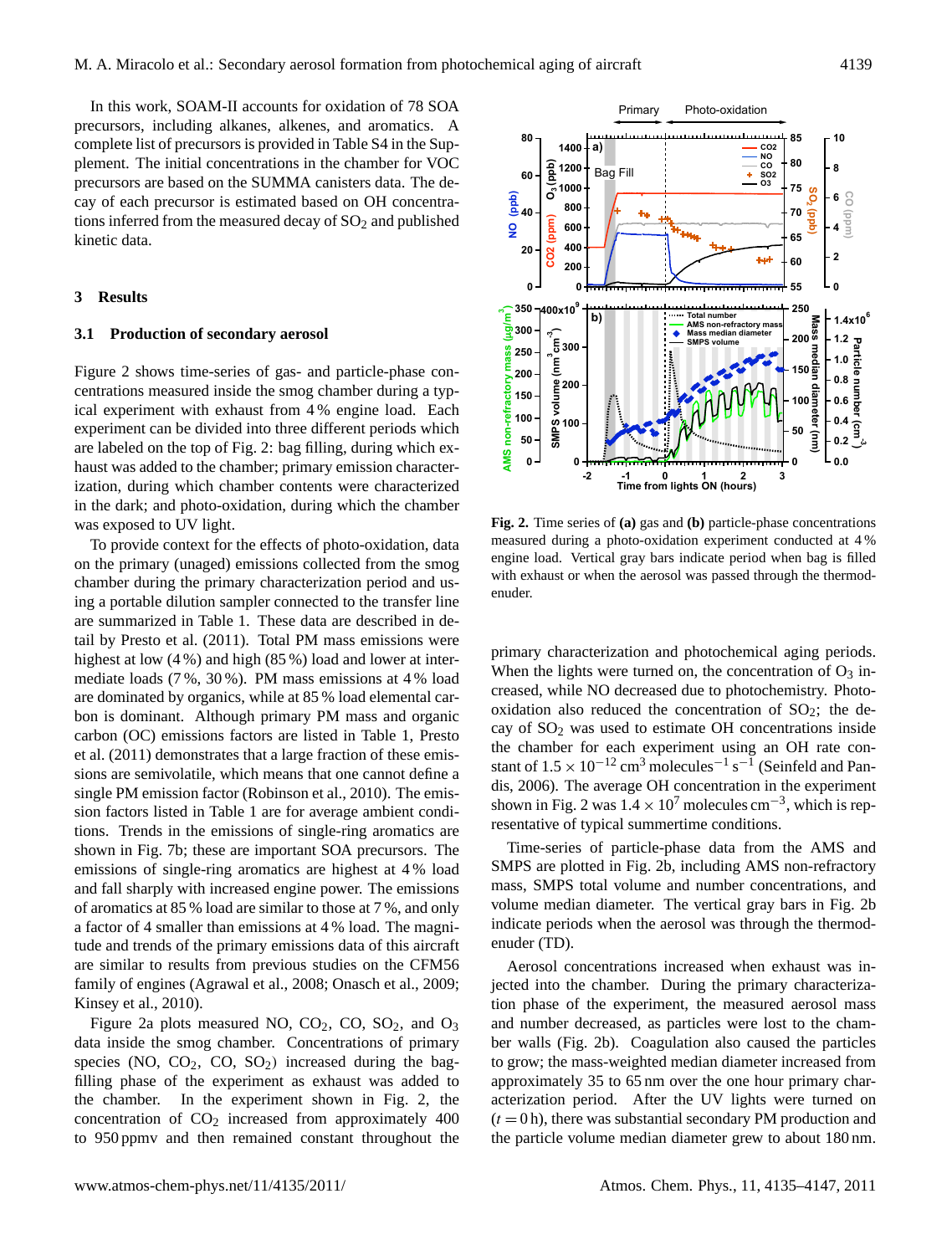| Primary PM emissions |          |          |          | Secondary PM production $\omega t = 3$ h |          |            | Ratio                      |
|----------------------|----------|----------|----------|------------------------------------------|----------|------------|----------------------------|
| Engine load          | PM mass* | OC.      | EС       | <b>SOA</b>                               | Sulfate  | Nucleation | Primary/secondary PM ratio |
| 4 %                  | 27(12)   | 22(9)    | 3.0(0.5) | 920 (170)                                | 244 (15) |            | 35(4.1)                    |
| 7 %                  | 4.5(0.5) | 9.5(9)   | 0.4(0.1) | 42(15)                                   | 50(5)    |            | 17(2.5)                    |
| 30%                  | 3.0(0.3) | 1.5(0.4) | 1.8(0.2) | 15(8)                                    | 70(25)   |            | 60(2.2)                    |
| 85%                  | 37(12)   | 13(4)    | 24(4)    | 15(9)                                    | 74 (15)  |            | 2.7(1.1)                   |

**Table 1.** Summary of primary PM emissions and secondary aerosol production. Uncertainty estimates are presented in parenthesis.

Note: all units are as mg kg<sup>-1</sup> fuel, unless otherwise noted.

Uncertainty estimates represent plus/minus of the given value. Uncertainty estimates for primary PM are standard deviation of duplicate measurements. Uncertainty estimates for secondary PM production are associated with the particle wall-loss rate, the loss of semivolatile vapors to the chamber walls ( $\omega = 0$  and  $\omega = 1$ ), and the two estimates of secondary sulfate production (see text).

<sup>∗</sup> PM mass is estimated using particle volume measured using SMPS measurement and assumed particle density (see text).

Evaporation inside the TD caused the particles to shrink and the measured non-refractory AMS mass and SMPS total volume concentrations to decrease.

Figure 2b indicates that photo-oxidation sharply increased particle number concentrations because of nucleation inside the chamber. Figure 3 plots particle size distributions measured inside the smog chamber at four different times during this experiment. Immediately after filling, the primary PM emissions inside the chamber had a number median diameter of approximately 35 nm, which grew to about 65 nm due to coagulation during the one hour primary characterization period. Immediately after turning on the lights, there was a strong nucleation burst which created a bimodal size distribution with a 20 nm "nucleation" mode and a larger primary mode (∼75 nm). Therefore, nucleation created an externally mixed aerosol, with a nucleation mode comprised of sulfate and organic particles and a larger mode with a primary core. The AMS p-ToF data indicate that the larger size mode is composed of both organic and sulfate particles. Photooxidation caused rapid and substantial growth in the median particle diameter of both modes. By the end of the experiments, the two modes have largely merged.

Nucleation was observed in every experiment (all engine loads) shortly after the onset of photo-oxidation  $(t = 0 h)$ . To illustrate the effect of nucleation on particle number, Fig. 4 plots time-series of the wall-loss corrected particle number enhancement ratio, which is defined as the ratio between the particle number at any point in the experiment and the particle number in the chamber during the primary characterization period. Particle nucleation events are strong, initially increasing particle concentrations in the chamber between a factor of 3 (85 % load) and 15 (30 % load). However, the particles quickly coagulate, decreasing the particle number enhancement ratio throughout the oxidation period.

To summarize the effects of photo-oxidation on PM mass across the set of experiments, Fig. 5 plots time-series of the wall-loss corrected mass inside the chamber measured at four different engine loads. All of the data are wall-loss cor-



**Fig. 3.** Size distributions measured **(a)** immediately after fill, **(b)** immediately before lights on, **(c)** shortly after light on (nucleation event) (shortly after lights on), and **d**) aged aerosol (after 3 h of oxidation). The data are from a 4 % load experiment. The decrease in particle number is due to a combination of coagulation and particle losses to the chamber walls.

rected assuming  $\omega = 0$ , which provides a lower-bound estimate of the formation of secondary aerosol because it does not account for the loss of condensable vapors to the chamber walls. To quantify the relative importance of secondary PM production, the ratio of the secondary-to-primary PM is plotted on the right axis.

Photo-oxidation created substantial secondary PM mass in every experiment. At the end of the experiment, the ratio of secondary-to-primary PM mass was  $35 \pm 4.1$ ,  $17 \pm 2.5$ ,  $60 \pm 2.2$ , and  $2.7 \pm 1.1$  for the 4, 7, 30, and 85 % load experiments, respectively. Therefore, secondary PM production rapidly exceeds the direct, primary particle emissions. The uncertainty estimates shown in Fig. 5 account for the uncertainty in the loss of particles and vapors to the chamber walls.

In order to compare formation of secondary PM across experiments at different engine loads, one must account for differences in hydroxyl radical (OH) concentrations. OH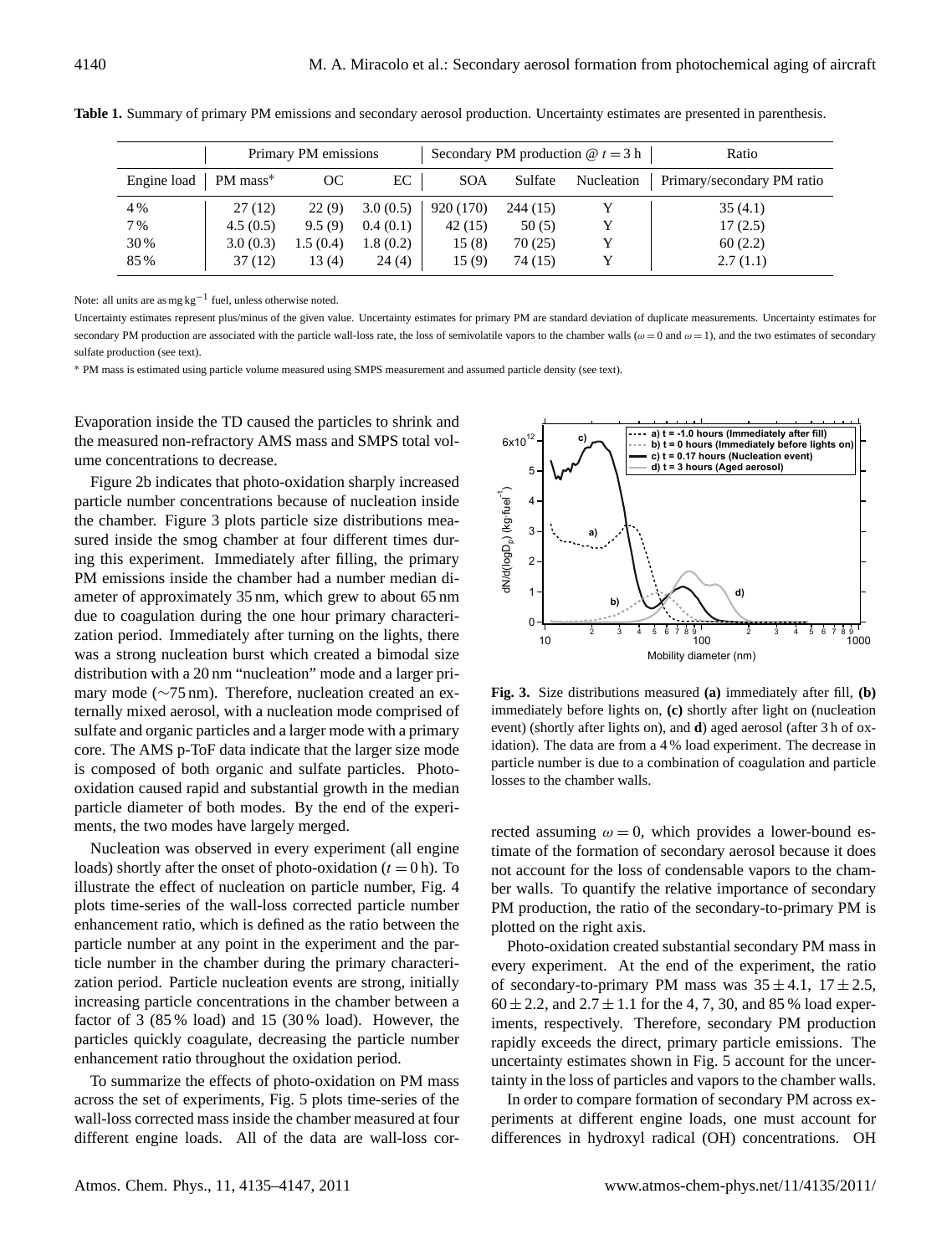

**Fig. 4.** Time-series of the wall-loss corrected particle number enhancement ratio for all engine loads. This ratio is defined as the ratio between the particle number at any point in the experiment and the particle number in the chamber during the primary characterization period.

concentrations were inferred from the decay of  $SO<sub>2</sub>$  using published kinetic data. The average OH concentration for each experiment is listed in Table S1 in the Supplement. OH concentrations for 4 % load experiments were an order of magnitude higher ( $\sim$ 10<sup>7</sup> molecules cm<sup>-3</sup>) than for the higher load (7, 30, 85 %) experiments ( $\sim$ 10<sup>6</sup> molecules cm<sup>-3</sup>). We attribute this difference to the much higher VOC concentrations in the chamber at 4 % load. Therefore, several hours of oxidation for the 4 % load experiment results in a greater integrated OH exposure ([OH]  $\times$  time) than for the higher load experiments.

The top axes on Fig. 5 indicates the OH exposure expressed in units of time by assuming a constant OH concentration of  $3 \times 10^6$  molecules cm<sup>-3</sup>, which is a typical summertime OH concentration. Therefore, this axis illustrates the evolution of PM emissions on a atmospherically relevant time scale. It takes only minutes of exposure to typical summertime OH levels for the secondary PM concentrations to exceed the primary PM emissions at ground-idle engine load. Therefore, secondary PM production must be accounted for when assessing influence of aircraft emissions on groundlevel PM concentrations near airports.

On a fuel basis, secondary PM production was highest at 4 % load and lowest at 30 % load, increasing again at 85 % load. The composition of secondary PM formed varied for each engine load, varying with the amount of SOA production. For emissions at 4 % load, SOA formation dominated the secondary PM production (Fig. 5a). At higher loads, sulfate contributed the majority of the secondary PM mass. Since sulfate formation is a function of fuel sulfur content and OH exposure (and not engine load), the trends in total PM production are driven by differences in SOA production.

The data shown in Fig. 5 are averages of two different estimates of secondary sulfate: secondary sulfate as measured by the AMS and the decay of  $SO_2$  as measured by the  $SO_2$ monitor. We averaged these two estimates because of low signal-to-noise in the AMS in certain low concentration experiments and because very small particles (<70 nm) are not efficiently measured by the AMS (Liu et al., 2007). Figure 6 compares these two estimates. The solid line is the calculated sulfate formation based on measured  $SO<sub>2</sub>$  decay. Estimates of secondary sulfate based on the AMS data are also shown, except experiments  $#1$  and  $#2$  when  $SO<sub>2</sub>$  decay was not measured. To illustrate the uncertainty in the analysis, error bars are shown on the last measured point for each experiment. For the 4 % load experiments, the sulfate estimate based on AMS data agree well with the estimate from the  $SO<sub>2</sub>$  monitor at the end of the photo-oxidation period  $(SO<sub>2</sub>$  decay around 200 mg kg<sup>-1</sup>-fuel). For the higher load experiments (7, 30 and 85 %), the AMS estimate of sulfate was slightly higher than the  $SO<sub>2</sub>$  monitor estimate. The significant production of secondary sulfate at each load was due to the significant sulfur content of the fuel (608 ppmw). One possible explanation for the differences between the estimates of secondary sulfate from the AMS and the  $SO<sub>2</sub>$  monitor is the transmission efficiency of the AMS. The lens on the Q-AMS allows 100 % transmission of particles between approximately 70–800 nm (Liu et al., 2007). Therefore, early in the photo-oxidation period of the experiment the AMS is sampling only a small fraction of the aerosol mass. As the particles grow into the size window of the AMS throughout the oxidation period, the agreement between the two estimates improves. The two estimates also agree with sulfate measured on filter samples collected at the end of the experiment.

Figure 7a compares the total SOA production as measured at the end of each experiment at the four different engine loads. The error bars in Fig. 7a represent the uncertainty associated with the particle wall-loss rate, the loss of semivolatile vapors to the chamber walls ( $\omega = 0$  and  $\omega = 1$ ), and the two estimates of secondary sulfate production. On a fuel basis, SOA production at 4 % was a factor of 20, or more, higher than that measured at the other load conditions. The peak production was at 4 % load and a minimum at 30 % engine load.

#### **3.2 Organic aerosol composition and volatility**

Figure 8 plots OA mass spectra measured using the AMS. A comparison of average primary and aged OA mass spectra from three 4 % load experiments is shown in Fig. 8a. The POA mass spectrum was dominated by the  $C_nH_{2n-1}$ and  $C_nH_{2n+1}$  mass fragments, which are typical of fresh hydrocarbon-like aerosol (Zhang et al., 2005). Photooxidation increases the AMS signal at oxygenated fragments  $(m/z)$  29, 43, 44, etc.) and decreases the signal in the fragments associated with the primary emissions (*m/z* 41, 55, 57, etc.). These general trends are similar to those observed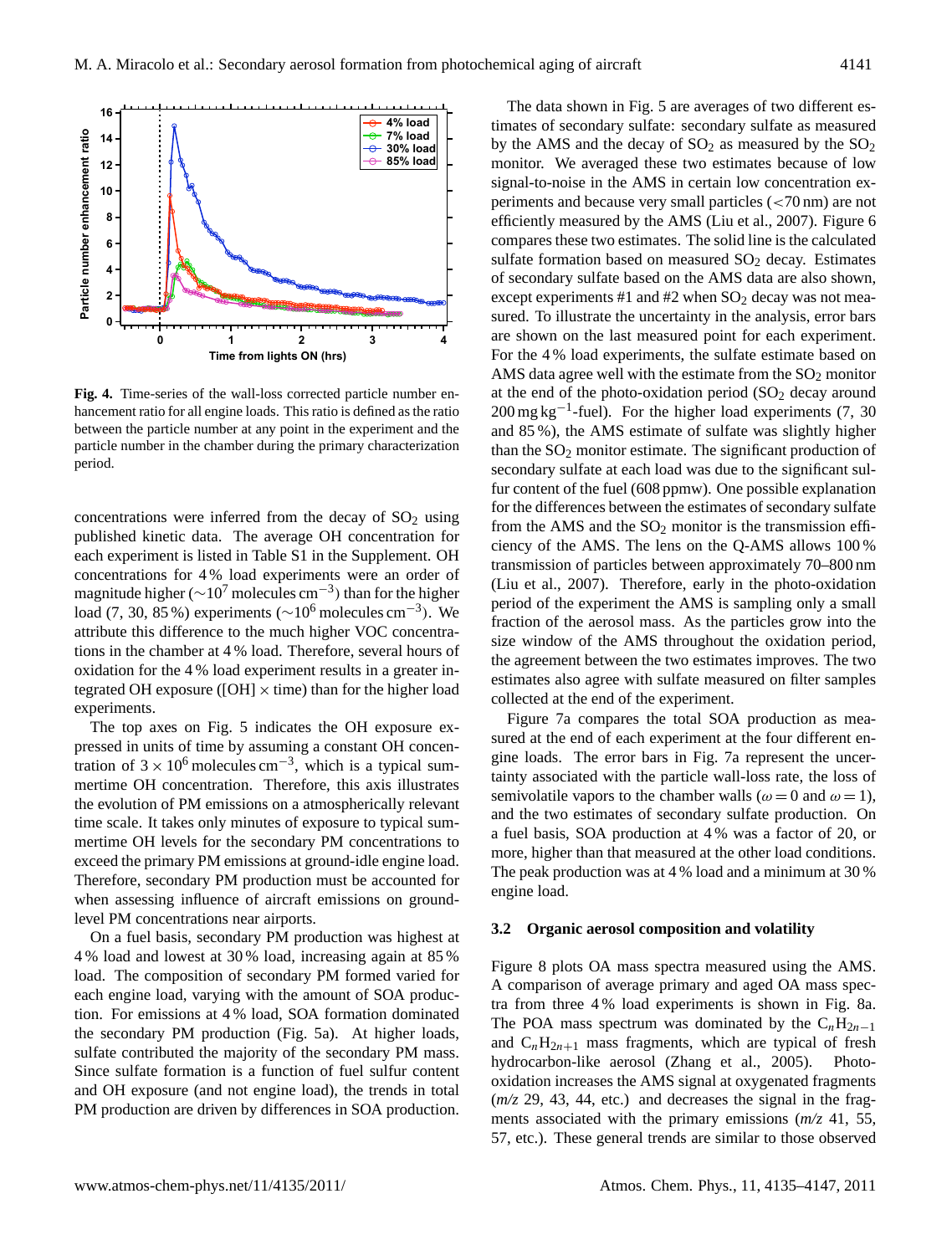

**Fig. 5.** Measured changes in the PM mass (secondary organics and secondary sulfate) caused by photo-oxidation for four engine loads: **(a)** 4 % load, **(b)** 7 % load, **(c)** 30 % load, **(d)** 85 % load. The data have been wall-loss corrected. Top axis indicates time for OH exposure assuming a constant OH concentration of  $3 \times 10^6$  molecules cm<sup>-3</sup>. The ratio of secondary-to-primary PM mass is plotted on the right axis. Note different scales on each panel.



**Fig. 6.** Comparison of sulfate production inferred from the measured  $SO_2$  decay (x-axis) to that measured with the AMS. Perfect agreement is indicated by the solid line; the dashed lines indicate  $\pm 20 \%$ .

during photo-oxidation of emissions from other combustion sources (Sage et al., 2008; Grieshop et al., 2009a).

Figure 8b shows the average time evolution of AMS fragments *m/z* 44 and 57 for the 4 % load experiments. The AMS signal at  $m/z$  44 (CO<sub>2</sub><sup>+</sup>) is a widely used marker for the extent of oxygenation in organic aerosol (Zhang et al., 2005), while the signal at  $m/z$  57 is used as a tracer for primary organic aerosol (POA) (Sage et al., 2008). The data show a dramatic change in organic aerosol composition during the first 20 min of oxidation due to SOA production, with the contribution of  $f_{57}$  (fractional contribution of  $m/z$  57 to the total OA signal) decreasing from approximately 5 % to 1.4 % and the contribution of  $m/z$  44 increasing from 6% in the POA to approximately 8.5 % in the aged aerosol. After approximately 20 min of oxidation, the AMS mass spectrum of OA stops changing. At this point, the OA inside the chamber is dominated by SOA at 4 % load (Fig. 5a). Even though SOA is produced throughout the experiment, the composition of the SOA (as measured with the AMS) does not appear to change.

Changes in aerosol volatility are shown in Fig. 9a, which plots OA mass fraction remaining (MFR) as a function of temperature (thermograms) for POA, aged OA, and the AMS fragments *m/z* 44 and 57 for aerosol sampled at 4 % engine load. The TD data indicate that both the primary and aged aircraft OA are semivolatile and that photo-oxidation reduces volatility of the OA. Therefore, the SOA has a lower volatility than the POA. For example at  $80^{\circ}$ C, only about 40 % of the aged OA evaporated versus about 70 % of the POA. However, at lower temperatures (40 and  $60^{\circ}$ C) the same amount of OA evaporates from the fresh POA and SOA. Therefore the differences in volatility appear to be due to a "tail" of lower volatility material. Similar to other types of OA, the compounds that contribute to the AMS signal at *m/z* 44 are less volatile than the total OA, while the material contributing to the *m/z* 57 signal is more volatile. This behavior is similar to data from laboratory experiments of woodsmoke aging (Grieshop et al., 2009a) and ambient measurements (Huffman et al., 2009).

Changes in OA volatility as a function of time are shown in Fig. 9b. The figure plots the evolution of the OA MFR at  $60^{\circ}$ C throughout the photo-oxidation period. The dip immediately after photo-oxidation begins indicates that the initial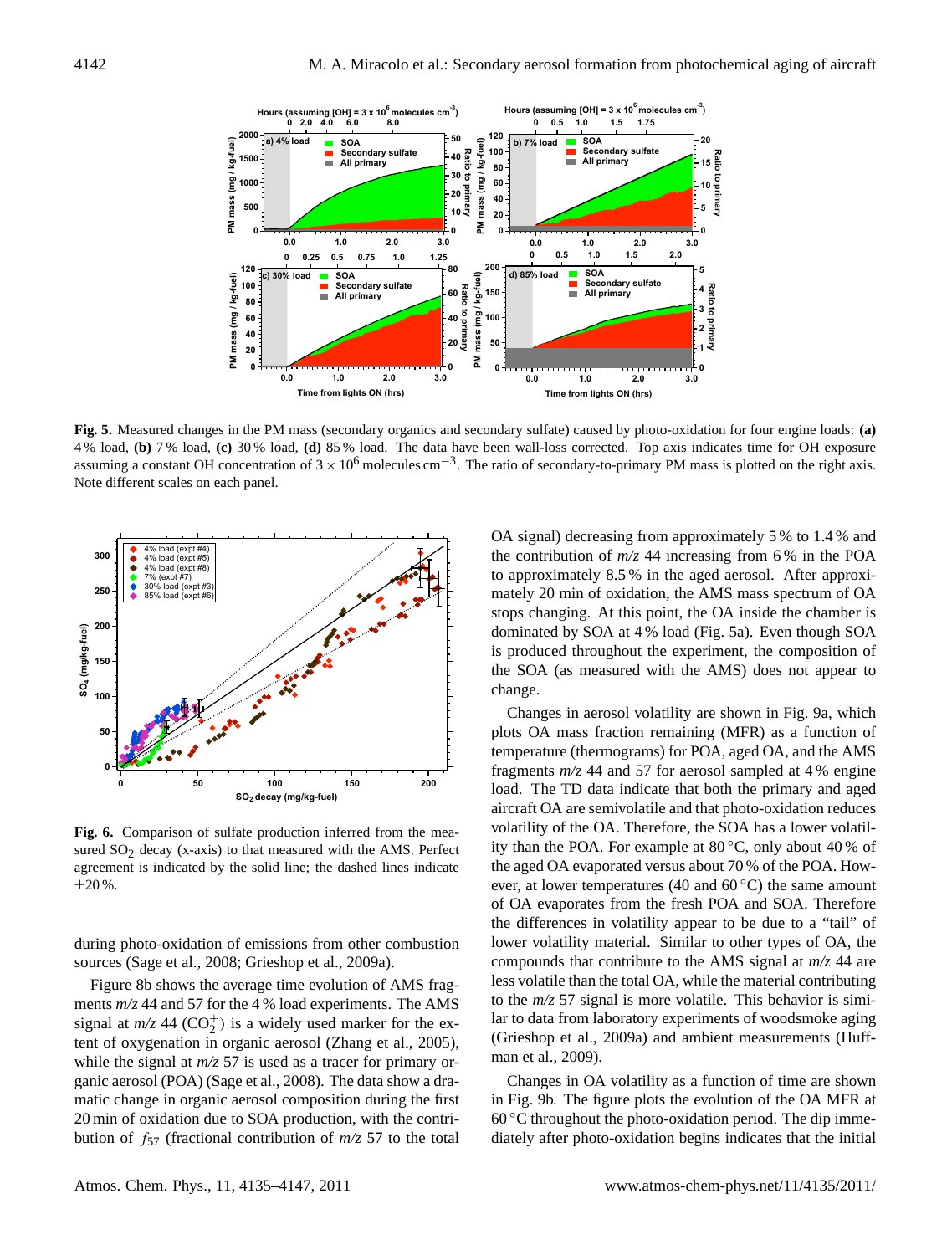

**Fig. 7. (a)** SOA mass measured at the end of the aging phase of the experiment. **(b)** Sum of single-ring aromatic compounds and sum of IVOC emissions as a function of load. Data are presented as a function of engine load. Single-ring aromatics include benzene, toluene, xylenes, ethyl benzene, styrene, ethyl toluene, and trimethylbenzenes. Sum of IVOCs includes speciated compounds and unresolved complex mixture (UCM) collected on Tenax sorbent.

SOA formed in the chamber is much less volatile than the POA or the SOA formed in the later stages of the experiment. It is interesting to note this change in volatility is the opposite of  $f_{44}$  (Fig. 8b). This indicates that the low-volatility SOA formed immediately after the lights are turned on is comprised of relatively reduced compounds. As the SOA becomes more oxygenated (larger  $f_{44}$ ), the MFR at 60 °C increases to around the same value as the POA.

### **3.3 Modeling secondary organic aerosol formation**

The model SOAM-II was used to investigate SOA formation, specifically to determine whether or not the measured production could be explained using traditional SOA precursors, such as single-ring aromatics and other VOCs. Before examining the model predictions, we compare the measured SOA production to SOA precursors emissions. Figure 7b plots emissions of two important classes of SOA precursors: single-ring aromatics (sum of benzene, toluene, xylenes, ethyl benzene, styrene, ethyl toluene, and trimethylbenzenes)



**Time from lights ON (hrs)**

**Fig. 8. (a)** Average AMS mass spectra of primary and aged OA **(b)** time evolution of AMS  $f_{44}$  and  $f_{57}$ . Data are averages of all experiments conducted at 4 % load. Only undenuded (no TD) data are shown.

and intermediate volatility organic compounds (IVOCs). Single-ring aromatics were measured using SUMMA canisters. Emissions of low-volatility organic vapors (species that elute from the GC column after a  $C_{12}$  alkane) were quantified by GC-MS analysis of samples collected on Tenax sorbent tubes. We refer to this material as intermediate volatility organic compounds (IVOCs). The vast majority  $(>90\%)$  of the IVOC appear as "unresolved complex mixture" or UCM that cannot be quantified on a molecular level. Therefore, we developed calibration factors for the IVOC UCM using fuel and oil samples. Details on the analysis of the IVOCs are described elsewhere (Presto et al., 2011).

The SOA production plotted in Fig. 7 qualitatively mirror the changes in SOA precursor emissions with engine load. For example, the aromatic emissions were highest at 4 % load, more than a factor of two greater than the emissions at higher engine loads, consistent with previous studies (Anderson et al., 2006; Herndon et al., 2006; Agrawal et al., 2008). Although aromatics are important SOA precursors, the mass of SOA produced after three hours of photo-oxidation at 4 % load is greater than the total emissions of single-ring aromatics. Therefore, photo-oxidation of single-ring aromatics by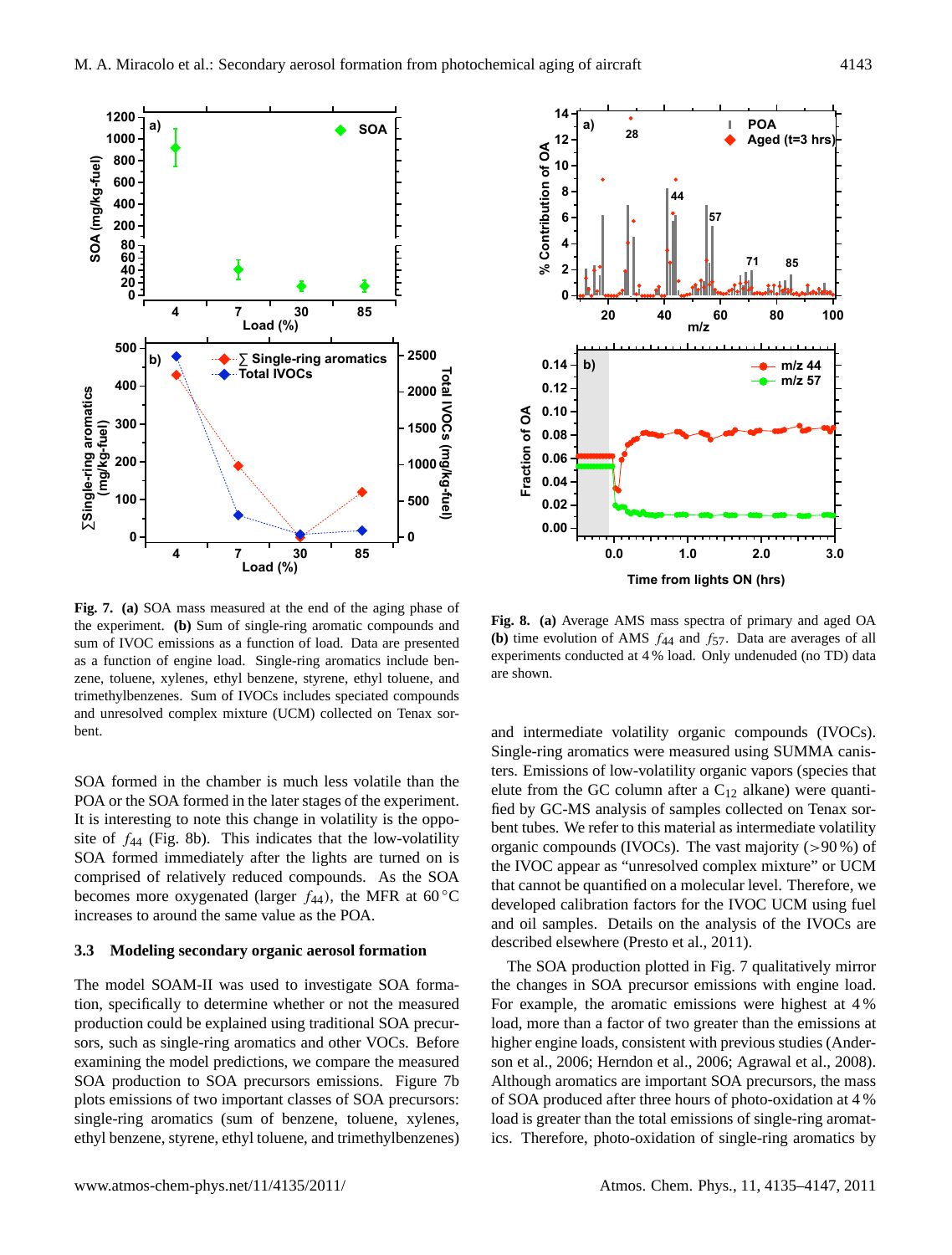

**Fig. 9.** Thermodenuder data: **(a)** average thermograms for primary OA, aged OA, and AMS fragments *m/z* 44 and 57 for the aged aerosol **(b)** evolution of total OA volatility at  $T = 60 °C$  during the photo-oxidation phase of the experiment. Data are from a 4 % engine load experiment. Lines are included to help guide the eye.

themselves cannot to explain the measured SOA production (unless all of the single-ring aromatics were completely oxidized during the photo-oxidation phase of the experiment and the SOA yields from these compounds were greater than 100 %). At 85 % load, the emissions of single-ring aromatics are higher than the mass of SOA produced by a factor of ∼8. Therefore, aromatics could plausibly explain the SOA in that experiment. Figure 7b indicates that the emissions of IVOCs exceed the SOA mass at every load.

To quantify the fraction of SOA formation that can be explained by traditional SOA precursors, Fig. 10 plots the predictions for SOA formation at (a) 4 % and (b) 85 % engine load using the model SOAM-II and the measured aromatic, olefin, and alkane concentrations. The dashed area indicates the range of SOA estimates including uncertainty in wall-loss corrections. SOA formation depends on VOC-to- $NO<sub>x</sub>$  ratios, which varied as a function of load. At 4 % load, the initial VOC/NO<sub>x</sub> was greater than 7 ppbC ppb<sup>-1</sup>-NO<sub>x</sub>, so low- $NO<sub>x</sub>$  yields were used in SOAM-II. At 85 % load, the initial VOC/NO<sub>x</sub> was <0.01 ppbC ppb<sup>-1</sup>-NO<sub>x</sub>, so high-NO<sub>x</sub> yields were used in SOAM-II.



**Fig. 10.** Comparisons of predicted and measured SOA at **(a)** 4 % engine load and **(b)** 85 % engine load. Dashed area represents range of measured SOA estimates and accounts for uncertainty in wallloss corrections. Different colored areas indicate contributions of aromatic, olefin, and alkane precursors to the predicted SOA.

At both high and low load, SOAM-II under-predicts the extent of SOA formation measured in the chamber based on the large suite of traditional precursors listed in Table S4. For example, after 3 h of oxidation, SOAM-II can only explain ∼40 % of the measured SOA for the 4 % load experiment and ∼60 % of the measured SOA for the 85 % load experiment. The predicted SOA for the 4 % load experiment (Fig. 10a) is dominated by SOA from aromatic precursors, with small but significant contributions from olefins and alkanes. At 85 % load (Fig. 10b), the predicted SOA is dominated by SOA formed from aromatic precursors with even smaller contribution from olefins and alkanes. However, SOAM-II may over-predict the contribution of the olefins to the total SOA formation because the lumping scheme used by SOAM-II includes some very low molecular weight olefins, such as 1-butene and 1,3-butadiene. These species are unlikely to form SOA with yields and partitioning coefficients assigned by the model. Additionally, the model uses the highest published yield data available for the mono-aromatic compounds. Therefore, the results shown here represent an upper bound on the modeled SOA estimates based on traditional precursors.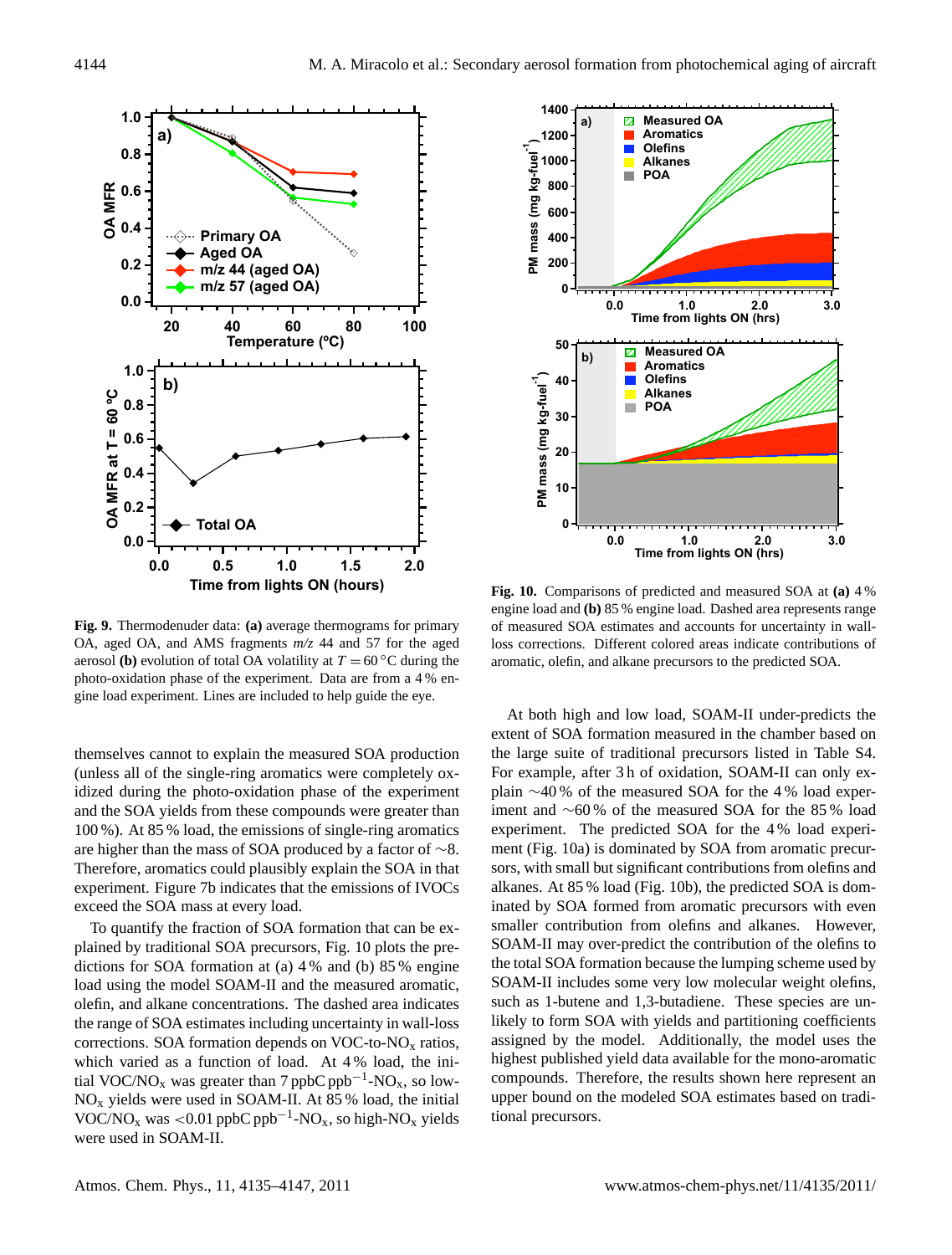Although SOAM-II cannot explain the measured SOA production, it does not account for emissions of IVOCs and other less-volatile organic species. As shown in Fig. 7b, the emissions of IVOCs are very substantial, exceeding the SOA production. Therefore, from a simple mass balance perspective photo-oxidation of IVOCs may be an important source of SOA. A future manuscript will investigate the potential contribution of IVOCs to the measured SOA formation.

### **4 Discussion and conclusions**

Smog chamber experiments indicate that photo-oxidation of aircraft emissions produces significant amounts of secondary PM, which, under typical summertime conditions, exceed the primary emissions within minutes of the exhaust leaving the engine. Therefore, secondary PM must be considered when evaluating the influence of aircraft emissions on local and regional air quality. These results also contribute to our growing understanding of the dynamic nature of PM emissions from combustion systems (Grieshop et al., 2009a; Chirico et al., 2010).

The amount and composition of the secondary PM varies for each engine load. Secondary PM production was highest at ground-idle (4 % load) and minimum at approach (30 % load). At 4 % load, the secondary PM was dominated by SOA while at higher loads it was dominated by secondary sulfate. Secondary sulfate production was consistently high across all engine loads due to the relatively high sulfur content of the fuel. Reducing fuel sulfur levels will reduce the formation of secondary aerosol. However, reducing the fuel sulfur levels, even to trace levels, would not alter the conclusion that secondary PM production dominates primary emissions, as the production of SOA exceeded the primary PM mass emissions, especially at low engine loads.

Oxidation of traditional SOA precursors cannot explain the extent of SOA formation observed. This provides further evidence of the importance of non-traditional precursors. Aircraft engines emit substantial amounts of low-volatility organics, which creates a significant pool of SOA precursors that are not accounted for in traditional SOA models and traditional emissions data (Robinson et al., 2010). Very high SOA formation was observed at the lowest engine loads, which correspond to ground-idle operation conditions. The results suggest that SOA formation from aircraft could have a substantial impact on ground-level PM concentrations near airports. However, the failure of SOAM-II to explain the measured SOA production indicates that existing chemical transport models such as CMAQ likely under-predict the impact of aircraft emissions on local and regional PM levels.

# **Supplementary material related to this article is available online at: [http://www.atmos-chem-phys.net/11/4135/2011/](http://www.atmos-chem-phys.net/11/4135/2011/acp-11-4135-2011-supplement.pdf) [acp-11-4135-2011-supplement.pdf](http://www.atmos-chem-phys.net/11/4135/2011/acp-11-4135-2011-supplement.pdf)**.

*Acknowledgements.* Funding was provided by the US Department of Defense Strategic Environmental Research and Development Program (SERDP) under project WP-1626. This project would not have been possible without the support of the 171st Air Refueling Wing. Many individuals from the 171st contributed to the project, but we owe special thanks to those from the Maintenance Group and Civil Engineering. Key contributors included James Weber, Rich Kelly, and Karen Knoerdel. Pat Gallagher and Jeff Andrulonis. The views, opinions, and/or findings contained in this paper are those of the authors and should not be construed as an official position of any of the funding agencies.

Edited by: H. Saathoff

#### **References**

- Agrawal, H., Sawant, A. A., Jansen, K., Wayne Miller, J., and Cocker, D. R.: Characterization of chemical and particulate emissions from aircraft engines, Atmos. Environ., 42, 4380– 4392, 2008.
- Aiken, A. C., Decarlo, P. F., Kroll, J. H., Worsnop, D. R., Huffman, J. A., Docherty, K. S., Ulbrich, I. M., Mohr, C., Kimmel, J. R., Sueper, D., Sun, Y., Zhang, Q., Trimborn, A., Northway, M., Ziemann, P. J., Canagaratna, M. R., Onasch, T. B., Alfarra, M. R., Prevot, A. S., Dommen, J., Duplissy, J., Metzger, A., Baltensperger, U., and Jimenez, J. L.: O/c and om/oc ratios of primary, secondary, and ambient organic aerosols with high-resolution time-of-flight aerosol mass spectrometry, Environ. Sci. Technol., 42, 4478–4485, 2008.
- Allan, J. D., Delia, A. E., Coe, H., Bower, K. N., Alfarra, M. R., Jimenez, J. L., Middlebrook, A. M., Drewnick, F., Onasch, T. B., Canagaratna, M. R., Jayne, J. T., and Worsnopf, D. R.: A generalised method for the extraction of chemically resolved mass spectra from aerodyne aerosol mass spectrometer data, J. Aerosol Sci., 35, 909–922, [doi:10.1016/J.Jaerosci.2004.02.007,](http://dx.doi.org/10.1016/J.Jaerosci.2004.02.007) 2004.
- An, W. J., Pathak, R. K., Lee, B.-H., and Pandis, S. N.: Aerosol volatility measurement using an improved thermodenuder: Application to secondary organic aerosol, J. Aerosol Sci., 38, 305– 314, 2007.
- Anderson, B. E., Chen, G., and Blake, D. R.: Hydrocarbon emissions from a modern commercial airliner, Atmos. Environ., 40, 3601–3612, 2006.
- Carslaw, D. C., Beevers, S. D., Ropkins, K., and Bell, M. C.: Detecting and quantifying aircraft and other on-airport contributions to ambient nitrogen oxides in the vicinity of a large international airport, Atmos. Environ., 40, 5424–5434, 2006.
- Chan, A. W. H., Kautzman, K. E., Chhabra, P. S., Surratt, J. D., Chan, M. N., Crounse, J. D., Kürten, A., Wennberg, P. O., Flagan, R. C., and Seinfeld, J. H.: Secondary organic aerosol formation from photooxidation of naphthalene and alkylnaphthalenes: implications for oxidation of intermediate volatility organic compounds (IVOCs), Atmos. Chem. Phys., 9, 3049–3060, [doi:10.5194/acp-9-3049-2009,](http://dx.doi.org/10.5194/acp-9-3049-2009) 2009.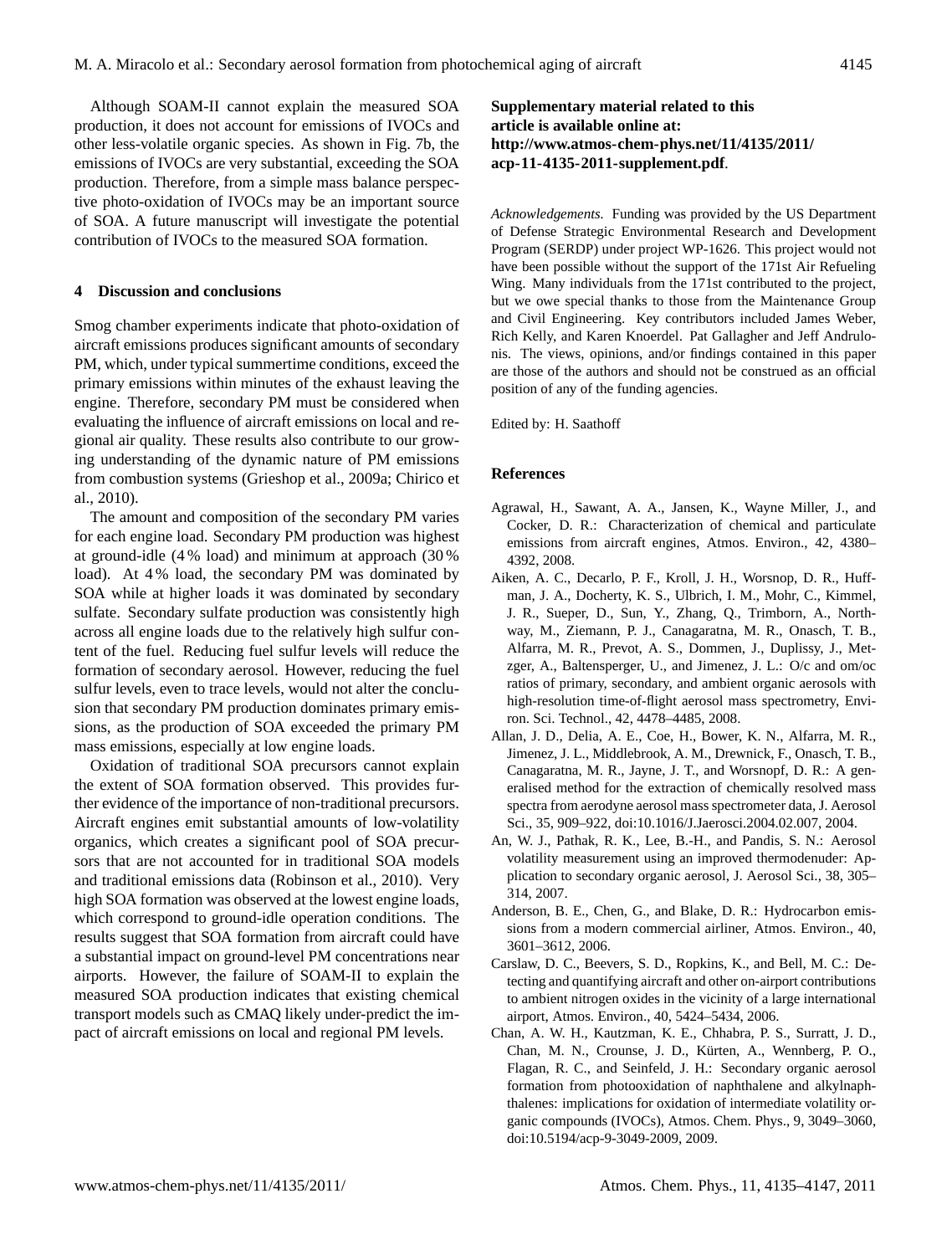- Chirico, R., DeCarlo, P. F., Heringa, M. F., Tritscher, T., Richter, R., Prévôt, A. S. H., Dommen, J., Weingartner, E., Wehrle, G., Gysel, M., Laborde, M., and Baltensperger, U.: Impact of aftertreatment devices on primary emissions and secondary organic aerosol formation potential from in-use diesel vehicles: results from smog chamber experiments, Atmos. Chem. Phys., 10, 11545–11563, [doi:10.5194/acp-10-11545-2010,](http://dx.doi.org/10.5194/acp-10-11545-2010) 2010.
- DeCarlo, P., Slowik, J., Worsnop, D., Davidovits, P., and Jimenez, J.: Particle morphology and density characterization by combined mobility and aerodynamic diameter measurements. Part 1: Theory, Aerosol Sci. Technol., 38, 1185–1205, 2004.
- Dodson, R. E., Andres Houseman, E., Morin, B., and Levy, J. I.: An analysis of continuous black carbon concentrations in proximity to an airport and major roadways, Atmos. Environ., 43, 3764– 3773, 2009.
- Grieshop, A. P., Donahue, N. M., and Robinson, A. L.: Laboratory investigation of photochemical oxidation of organic aerosol from wood fires 2: analysis of aerosol mass spectrometer data, Atmos. Chem. Phys., 9, 2227–2240, [doi:10.5194/acp-9-2227-2009,](http://dx.doi.org/10.5194/acp-9-2227-2009) 2009a.
- Grieshop, A. P., Logue, J. M., Donahue, N. M., and Robinson, A. L.: Laboratory investigation of photochemical oxidation of organic aerosol from wood fires 1: measurement and simulation of organic aerosol evolution, Atmos. Chem. Phys., 9, 1263–1277, [doi:10.5194/acp-9-1263-2009,](http://dx.doi.org/10.5194/acp-9-1263-2009) 2009b.
- Herndon, S. C., Rogers, T., Dunlea, E. J., Jayne, J. T., Miake-Lye, R., and Knighton, B.: Hydrocarbon emissions from in-use commercial aircraft during airport operations, Environ. Sci. Technol., 40, 4406–4413, [doi:10.1021/es051209l,](http://dx.doi.org/10.1021/es051209l) 2006.
- Herndon, S. C., Wood, E. C., Northway, M. J., Miake-Lye, R., Thornhill, L., Beyersdorf, A., Anderson, B. E., Dowlin, R., Dodds, W., and Knighton, W. B.: Aircraft hydrocarbon emissions at oakland international airport, Environ. Sci. Technol., 43, 1730–1736, [doi:10.1021/es801307m,](http://dx.doi.org/10.1021/es801307m) 2009.
- Hildebrandt, L., Donahue, N. M., and Pandis, S. N.: High formation of secondary organic aerosol from the photo-oxidation of toluene, Atmos. Chem. Phys., 9, 2973–2986, [doi:10.5194/acp-9-](http://dx.doi.org/10.5194/acp-9-2973-2009) [2973-2009,](http://dx.doi.org/10.5194/acp-9-2973-2009) 2009.
- Hu, S., Fruin, S., Kozawa, K., Mara, S., Winer, A. M., and Paulson, S. E.: Aircraft emission impacts in a neighborhood adjacent to a general aviation airport in southern california, Environ. Sci. Technol., 43, 8039–8045, 10.1021/es900975f, 2009.
- Huffman, J. A., Ziemann, P. J., Jayne, J. T., Worsnop, D. R., and Jimenez, J. L.: Development and characterization of a fast-stepping/scanning thermodenuder for chemically-resolved aerosol volatility measurements, Aerosol Sci. Technol., 42, 395– 407, 2008.
- Huffman, J. A., Docherty, K. S., Aiken, A. C., Cubison, M. J., Ulbrich, I. M., DeCarlo, P. F., Sueper, D., Jayne, J. T., Worsnop, D. R., Ziemann, P. J., and Jimenez, J. L.: Chemically-resolved aerosol volatility measurements from two megacity field studies, Atmos. Chem. Phys., 9, 7161–7182, [doi:10.5194/acp-9-7161-](http://dx.doi.org/10.5194/acp-9-7161-2009) [2009,](http://dx.doi.org/10.5194/acp-9-7161-2009) 2009.
- Kinsey, J. S., Dong, Y., Williams, D. C., and Logan, R.: Physical characterization of the fine particle emissions from commercial aircraft engines during the aircraft particle emissions experiment (apex) 1–3, Atmos. Environ., 44, 2147–2156, 2010.
- Liu, P. S. K., Deng, R., Smith, K. A., Williams, L. R., Jayne, J. T., Canagaratna, M. R., Moore, K., Onasch, T. B.,

Worsnop, D. R., and Deshler, T.: Transmission efficiency of an aerodynamic focusing lens system: Comparison of model calculations and laboratory measurements for the aerodyne aerosol mass spectrometer, Aerosol Sci. Technol., 41, 721–733, [doi:10.1080/02786820701422278,](http://dx.doi.org/10.1080/02786820701422278) 2007.

- Matsunaga, A. and Ziemann, P.: Gas-wall partitioning of organic compounds in a teflon film chamber and potential effects on reaction product and aerosol yield measurements, Aerosol Sci. Technol., 44, 881–892, 2010.
- Murphy, B. N. and Pandis, S. N.: Simulating the formation of semivolatile primary and secondary organic aerosol in a regional chemical transport model, Environ. Sci. Technol., 43, 4722– 4728, [doi:10.1021/es803168a,](http://dx.doi.org/10.1021/es803168a) 2009.
- Ng, N. L., Kroll, J. H., Chan, A. W. H., Chhabra, P. S., Flagan, R. C., and Seinfeld, J. H.: Secondary organic aerosol formation from m-xylene, toluene, and benzene, Atmos. Chem. Phys., 7, 3909–3922, [doi:10.5194/acp-7-3909-2007,](http://dx.doi.org/10.5194/acp-7-3909-2007) 2007.
- Odum, J. R., Hoffmann, T., Bowman, F., Collins, D., Flagan, R. C., and Seinfeld, J. H.: Gas/particle partitioning and secondary organic aerosol yields, Environ. Sci. Technol., 30, 2580–2585, [doi:10.1021/es950943+,](http://dx.doi.org/10.1021/es950943+) 1996.
- Onasch, T. B., Jayne, J. T., Herndon, S., Worsnop, D. R., Miake-Lye, R. C., Mortimer, I. P., and Anderson, B. E.: Chemical properties of aircraft engine particulate exhaust emissions, Journal of Propulsion and Power, 25, 1121–1137, [doi:10.2514/1.36371,](http://dx.doi.org/10.2514/1.36371) 2009.
- Petzold, A. and Schröder, F. P.: Jet engine exhaust aerosol characterization, Aerosol Sci. Technol., 28, 62–76, 1998.
- Presto, A. A., Nguyen, N., Ranjan, M., Reeder, A., Lipsky, E. M., Hennigan, C. J., Miracolo, M. A., and Robinson, A. L.: Fine particle and organic vapor emissions from staged tests of an in-use aircraft engine, Atmos. Environ, [doi:10.1016/j.atmosenv.2011.03.061,](http://dx.doi.org/10.1016/j.atmosenv.2011.03.061) in press, 2011.
- Robinson, A. L., Grieshop, A. P., Donahue, N. M., and Hunt, H. W.: Updating our conceptual model for fine particle mass emissions from combustion systems, J. Air Waste Manage. Assoc., 60, 1204–1222, 2010.
- Sage, A. M., Weitkamp, E. A., Robinson, A. L., and Donahue, N. M.: Evolving mass spectra of the oxidized component of organic aerosol: results from aerosol mass spectrometer analyses of aged diesel emissions, Atmos. Chem. Phys., 8, 1139–1152, [doi:10.5194/acp-8-1139-2008,](http://dx.doi.org/10.5194/acp-8-1139-2008) 2008.
- Seinfeld, J. H. and Pandis, S. N.: Atmospheric chemistry and physics: from Air Pollution to Climate Change, John Wiley, New York, USA, 1185, 2006
- Slemr, F., Giehl, H., Slemr, J., Busen, R., Schulte, P., and Haschberger, P.: In-flight measurement of aircraft non-methane hydrocarbon emission indices, Geophys. Res. Lett., 25, 321–324, [doi:10.1029/97gl03784,](http://dx.doi.org/10.1029/97gl03784) 1998.
- Spicer, C. W., Holdren, M. W., Riggin, R. M., and Lyon, T. F.: Chemical composition and photochemical reactivity of exhaust from aircraft turbine engines, Ann. Geophys., 12, 944–955, [doi:10.1007/s00585-994-0944-0,](http://dx.doi.org/10.1007/s00585-994-0944-0) 1994.
- Unal, A., Hu, Y., Chang, M. E., Talat Odman, M., and Russell, A. G.: Airport related emissions and impacts on air quality: Application to the atlanta international airport, Atmos. Environ., 39, 5787–5798, 2005.
- Weitkamp, E. A., Sage, A. M., Pierce, J. R., Donahue, N. M., and Robinson, A. L.: Organic aerosol formation from photochemi-